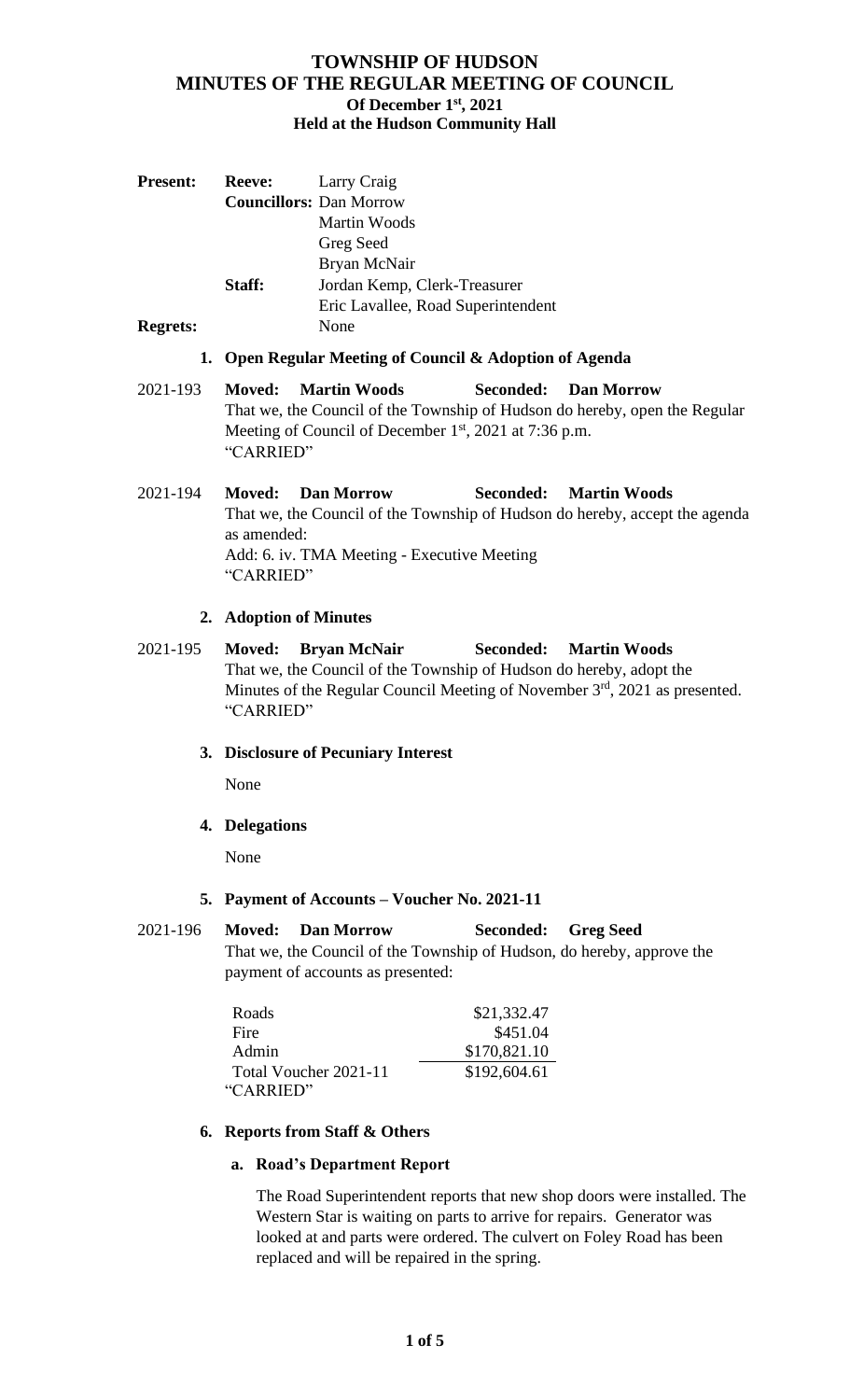## **b. Fire Department Report**

No report, Fire Chief will provide a yearly report in the new year.

### **c. Others**

- **i. Timiskaming Health Unit Municipal Meetings – Minutes of 22-Oct-2021**
- **ii. Timiskaming Health Unit Municipal Meetings – Minutes of 05-Nov-2021**
- **iii. Timiskaming Health Unit Municipal Meetings – Minutes of 19-Nov-2021**
- **iv. Earlton-Timiskaming Regional Airport Authority – Minutes, Reports & Financials**
- **v. Treasurer's Report as of November 30th, 2021**
- **vi. TMA Meeting Executive Meeting**

#### 2021-197 **Moved: Greg Seed Seconded: Bryan McNair**

That we, the Council of the Township of Hudson do hereby, acknowledge receipt and accept the following reports/minutes, and that it be filed along with the minutes of the regular meeting:

- a. Road Department Report
- b. Fire Department Report
- c. Others
	- i. Timiskaming Health Unit Municipal Meetings Minutes of 22- Oct-2021
	- ii. Timiskaming Health Unit Municipal Meetings Minutes of 05- Nov-2021
	- iii. Timiskaming Health Unit Municipal Meetings Minutes of 19- Nov-2021
	- iv. Earlton-Timiskaming Regional Airport Authority Minutes, Reports & Financials
	- v. Treasurer's Report as of November  $30<sup>th</sup>$ , 2021
	- vi. TMA Meeting Executive Meeting

"CARRIED"

### **7. Correspondence for Council's Consideration:**

#### **a. Town of Bracebridge – Renovictions**

No Action

## **b. City of Vaughn – Teen Driver Safety Week & Newly Licensed Drivers**

2021-198 **Moved: Greg Seed Seconded: Bryan McNair** That we, the Council of the Township of Hudson do hereby, support the City of Vaughn's CW Report 39 requesting the Ministry of Transportation of Ontario undertake a review of the Highway Traffic Act, with respect to measures impacting newly licensed drivers, such as implementing additional training and penalty provisions, to achieve greater education, and awareness of road safety and increase accountability and responsibility of new and young drivers through the legislative framework; and

> That a letter of support be issued to the City of Vaughn. "CARRIED"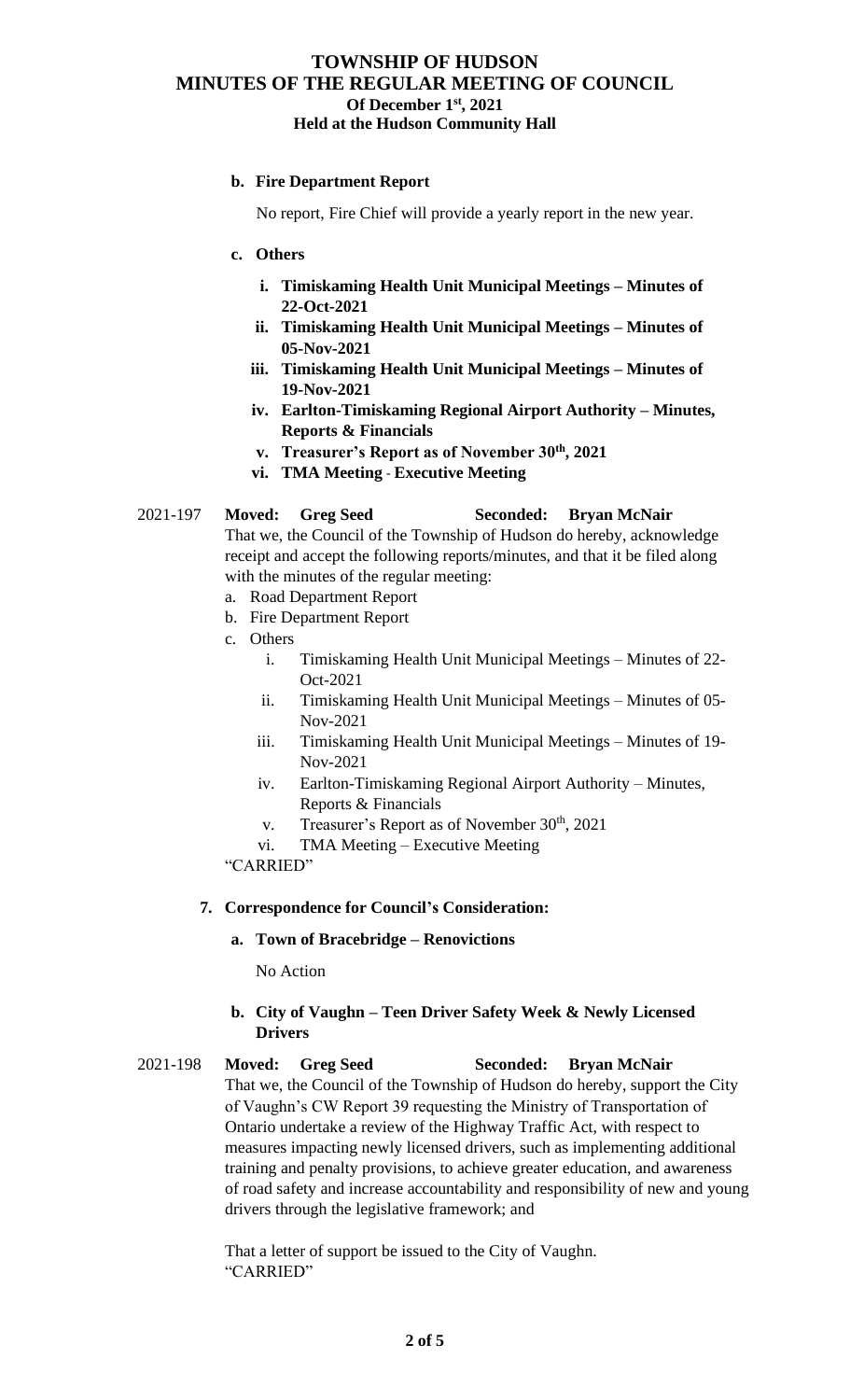**c. Town of Cobalt – Senior Housing**

No Action

- **8. Correspondence for Council's Information:**
	- **a. FONOM – 2021-2022 Northern Ontario Resource Development Support Fund**
	- **b. Municipal Landfill Holiday Hours**
	- **c. Ministry of Agriculture – Canadian Agriculture Partnership**
- **9. Other Business:**

### **a. RFQ-2021-2022 – Flooring – Extra RE: Entrance to Hudson Hall**

2021-199 **Moved: Dan Morrow Seconded: Bryan McNair** That we, the Council of the Township of Hudson do hereby, accept First General (Temiskaming) Inc.'s quote to replace the front entrance of the Hudson Hall in the amount of \$9,625 plus HST as an additional scope of work under RFQ-2021-02-Flooring. "CARRIED"

## **b. Municipal Office Holiday Hours**

2021-200 **Moved: Greg Seed Seconded: Martin Woods** That we, the Council of the Township of Hudson do hereby, agree to close the Joint Municipal Office from December 24th, 2021 at 12:00 p.m. to January 3rd, 2022. "CARRIED"

## **c. JL Richards & Associates – Official Plan & Zoning By-Law Proposal**

2021-201 **Moved: Bryan McNair Seconded: Martin Woods** That we, the Council of the Township of Hudson do hereby, acknowledge receipt of J.L. Richards & Associates Limited's proposal JLR File: A-PRO, dated October  $12<sup>th</sup>$ , 2021, to review and prepare a revised Official Plan and Zoning By-Law as outlined in the Township of Harley, Township of Hudson, Township of Kerns and Township of Casey's joint Municipal Modernization Second Intake application, for the total amount of \$66,000 plus H.S.T.; and

> Direct the Clerk-Treasurer to request J.L. Richards & Associates Limited provide a proposal in addition to JLR File: A-PRO for a lake capacity study for all applicable lakes within the jurisdiction of the Township of Hudson; and

> Direct the Clerk-Treasurer to notify the Council of the Township of Harley of the Township of Hudson's approval to enter into an agreement with J.L. Richards & Associates for the services outlined in proposal JLR File: A PRO, conditional on the Township of Casey and Township of Harley's approval. "CARRIED"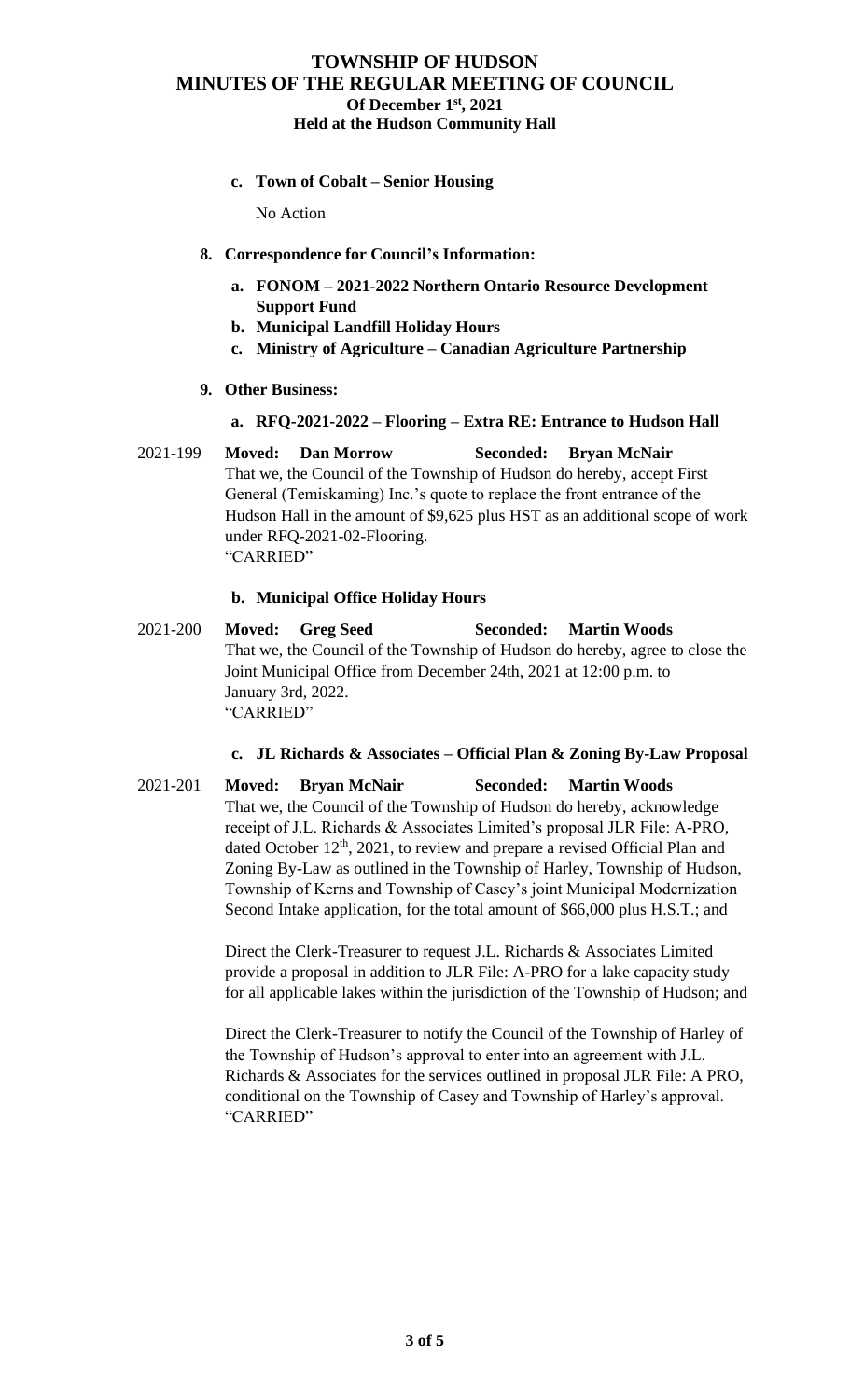**d. RFP-2021-05 – Curbside Collection of Waste & Recyclables Official Results** 

2021-202 **Moved: Dan Morrow Seconded: Martin Woods**  That we, the Council of the Township of Hudson do hereby, acknowledge receipt of the official results for RFP-2021-05 for the supply & distribution of collection carts and curbside collection of garbage & recyclables for Township of Hudson residents; and

> Direct municipal staff to prepare a forecasted budget and cost per household based on the results of RFP-2021-05, taking into consideration all cost savings of such services. "CARRIED"

# **e. 2022-2023 Insurance Renewal Proposal**

2021-203 **Moved: Greg Seed Seconded: Bryan McNair** That we, the Council of the Township of Hudson do hereby, acknowledge receipt of Marsh Canada Limited's insurance renewal proposal for 2022-2023 in the amount of \$26,472 plus applicable sales tax; and Direct the Clerk-Treasurer to prepare a by-law to be presented at the Regular Meeting of December 1st, 2021 for council's consideration. "CARRIED"

# **10. By-Laws**

- **a. By-Law 2021-23** Being a by-law to amend by-law 2018-04, being a by-law to enter into an agreement with the Timmins Police Services Board for the provisions of a twenty-four E-911 public safety answering point and dispatch services. *[three readings]*
- 2021-204 **Moved: Martin Woods Seconded: Dan Morrow** That **By-Law No. 2021-23**, being a by-law to amend by-law 2018-04, being a by-law to enter into an agreement with the Timmins Police Services Board for the provisions of a twenty-four E-911 public safety answering point and dispatch services be received and read a first and second time. "CARRIED"
- 2021-205 **Moved: Bryan McNair Seconded: Greg Seed**  That **By-Law No. 2021-23**, being a by-law to amend by-law 2018-04, being a by-law to enter into an agreement with the Timmins Police Services Board for the provisions of a twenty-four E-911 public safety answering point and dispatch services be read a third time and that the same be engrossed in the by-law book. "CARRIED"